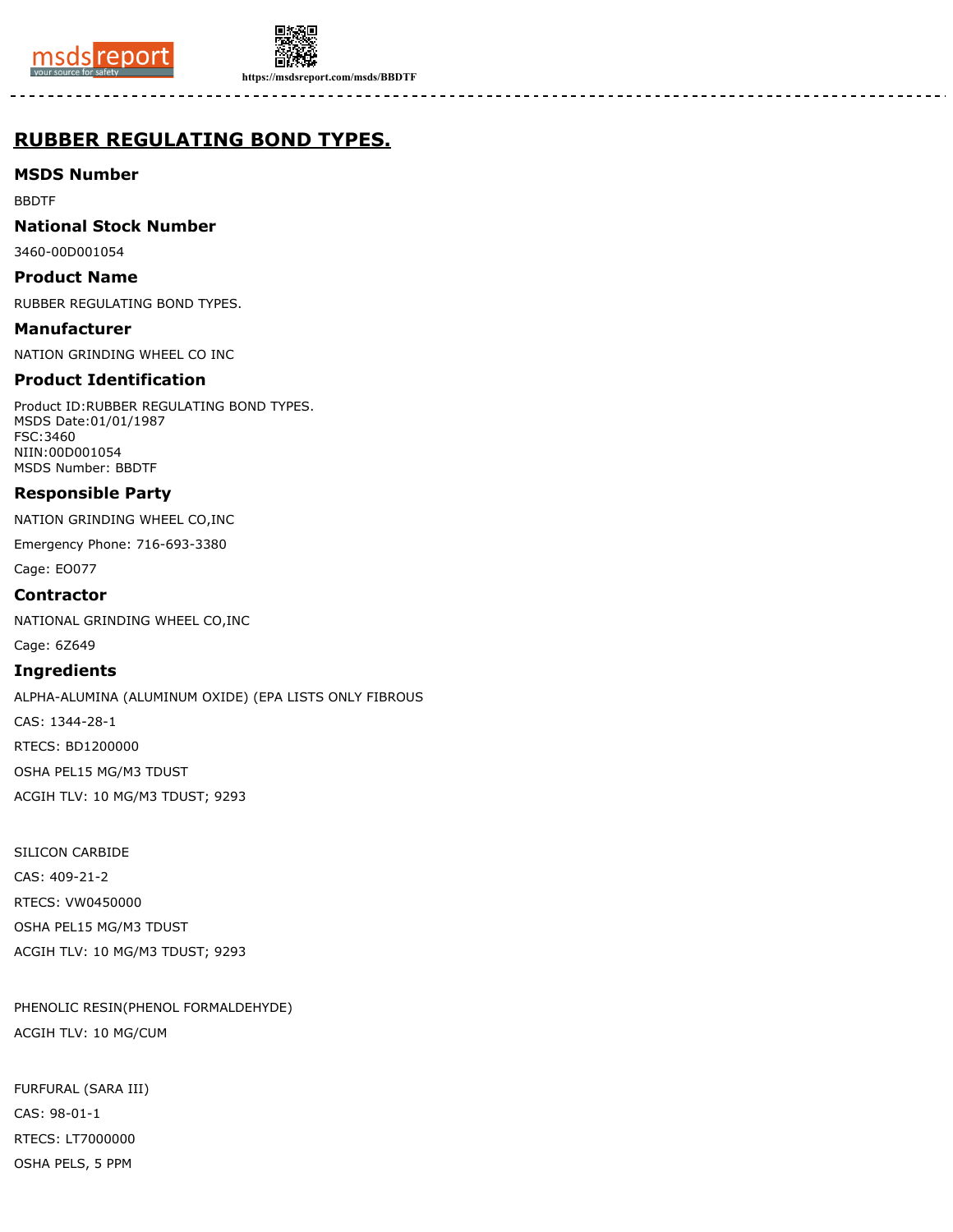



ACGIH TLV: S, 2 PPM; 9293 EPA Report Quantity: 5000 LBS DOT Report Quantity: 5000 LBS

ALUMINUM SODIUM FLUORIDE (SODIUM FLUOALUMINATE OR CRYOLITE)

CAS: 15096-52-3

RTECS: WA9625000

OSHA PEL2.5 MG/M3 (F)

ACGIH TLV: 2.5 MG/M3 (F); 8990

#### **Hazards**

Effects of Overexposure:SKIN,EYE IRRITATION;DUST MAY CAUSE RESPIRATORY PROBLEMS;SKELETAL OR DENTAL FLUOROSIS.

#### **First Aid**

First Aid:USE STANDARD FIRST AIR PROCEDURES. CALL EMERGENCY MEDICAL CARE.

#### **Fire Fighting**

Extinguishing Media:NONE Fire Fighting Procedures:NONE Unusual Fire/Explosion Hazard:NONE

#### **Accidental Release**

Spill Release Procedures:NORMAL CLEAN UP.

#### **Handling**

Handling and Storage Precautions:REFER TO ANSI B7.1 STANDARDS.

#### **Exposure Controls**

Respiratory Protection:IF EXCED TLV,NIOSH/MSHA APPR SELF-CNTND BRTHG APP (POS PR MODE) Ventilation:PROVIDE MECHAN(GEN/LOCAL EXHAUST)VENT TO MAINTN Protective Gloves:RUBBER/PLASTIC Eye Protection:SAFETY/CHEM GOGGLES Other Protective Equipment:APRON AND/OR FACESHIELD. Supplemental Safety and Health MSDS DATED 12-2-85. "OTHER INGRED":POTASSIUM FLUOBORATE,IRON OXIDE,CALCIUM OXIDE,CALCIUM CARBONATE,VEGETABLE OIL & FIBEROUS GLASS.

#### **Chemical Properties**

HCC:N1 Spec Gravity: > 1 Appearance and Odor:SOLID,MAY PRODUCE ODOR IN USE.

#### **Stability**

Stability Indicator/Materials to Avoid:YES NONE Stability Condition to Avoid:NONE Hazardous Decomposition Products:DUSTS;COOLANTS MAY PRODUCE OTHER DECOMPOSITION PRODUCTS.

#### **Disposal**

Waste Disposal Methods:STANDARD LANDFILL METHODS CONSISTENT WITH APPLICABLE FEDERAL,STATE & LOCAL LAWS.

Disclaimer (provided with this information by the compiling agencies): This information is formulated for use by elements of the Department of Defense. The United States of America in no manner whatsoever, expressly or implied, warrants this information to be accurate and disclaims all liability for its use. Any person utilizing this